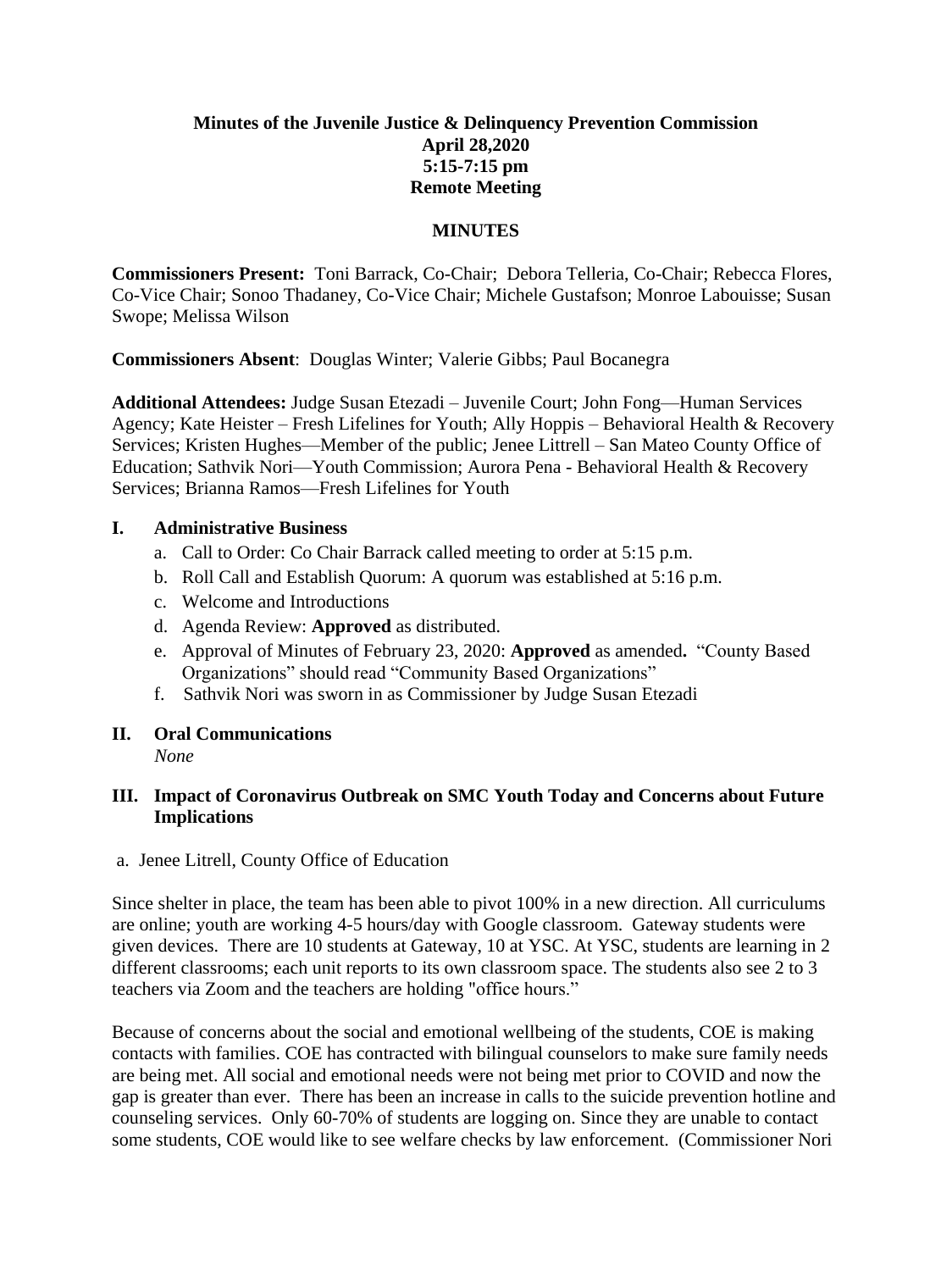stated that there are 1500 high school students from Sequoia High School District who have not logged on or had contact with their teachers.)

Directors and other educators met to discuss a pandemic recovery response plan on how to continue distance learning or come back to in person learning. Students will not come back all at once, but rather in sections. She anticipates there will not be the same enrollment once we come back from COVID because of medical concerns of families.

b. Aurora Pena, Behavioral Health & Recovery Services:

Clinicians are not meeting face to face with the youth but rather continue to check in by phone; YSC is the safest place some youth can be. There haven't been any outbreaks, fights or crisis calls. Youth report that they are doing pretty well. Camp Kemp group Zoom calls have been implemented and Zoom calls are available for family visits. BHRS/Star Vista have five groups with the girls for an hour everyday. Youth report enjoying these sessions.

Outside of the hall, there are reports of families needing basics, parents losing jobs, worry over how they will pay rent, being undocumented, etc. There are a lot of webinars and calls, but not enough are in Spanish; Spanish parents need more support. Some parents are not savvy enough to do Zoom; some don't even have access to it.

Kate Heister said FLY has a little bit of bandwidth to do short term support and resource navigation for families who are not part of their programs, three case managers are fluent in Spanish; may also have some financial support.

Announcement - 2 youth (15 years old) who were formerly incarcerated both passed away within a couple weeks; they do not know the cause of death; suspect it is drug use. BHRS has been in contact with their families and will connect them to counseling services. There is a lot of drug use going on right now. Some kids are gathering and partying and not practicing social distancing.

c. Ron Rayes, Private Defender Program (reported by Commissioner Barrack):

The lack of in person communications makes it difficult to assess client's level of understanding of legal concepts. He therefore has concern about building a trusting relationship with clients. Some clients come from poor families, live in crammed spaces, and have no phone numbers so there is no way to get a hold of them to make sure they are OK. Other clients are also victims of crimes and there is concern they are safe in their own homes, without being pressured in some way. Attorneys want to give youth a safe outlet to discuss fears. PDP has contacted victim advocates to help the youth.

d. Judge Etezadi, Juvenile Court

There is one courtroom functioning at the moment. 2 judges rotate 2 weeks on and off. Most employees for the court are working remotely. Youth are appearing remotely; attorneys may be in the courtroom or on the phone. They stopped conducting timed-waved hearings. Other hearings are done over the phone. Hearings (602) that are contested are in person if possible. Still conducting arraignments, pleas, etc.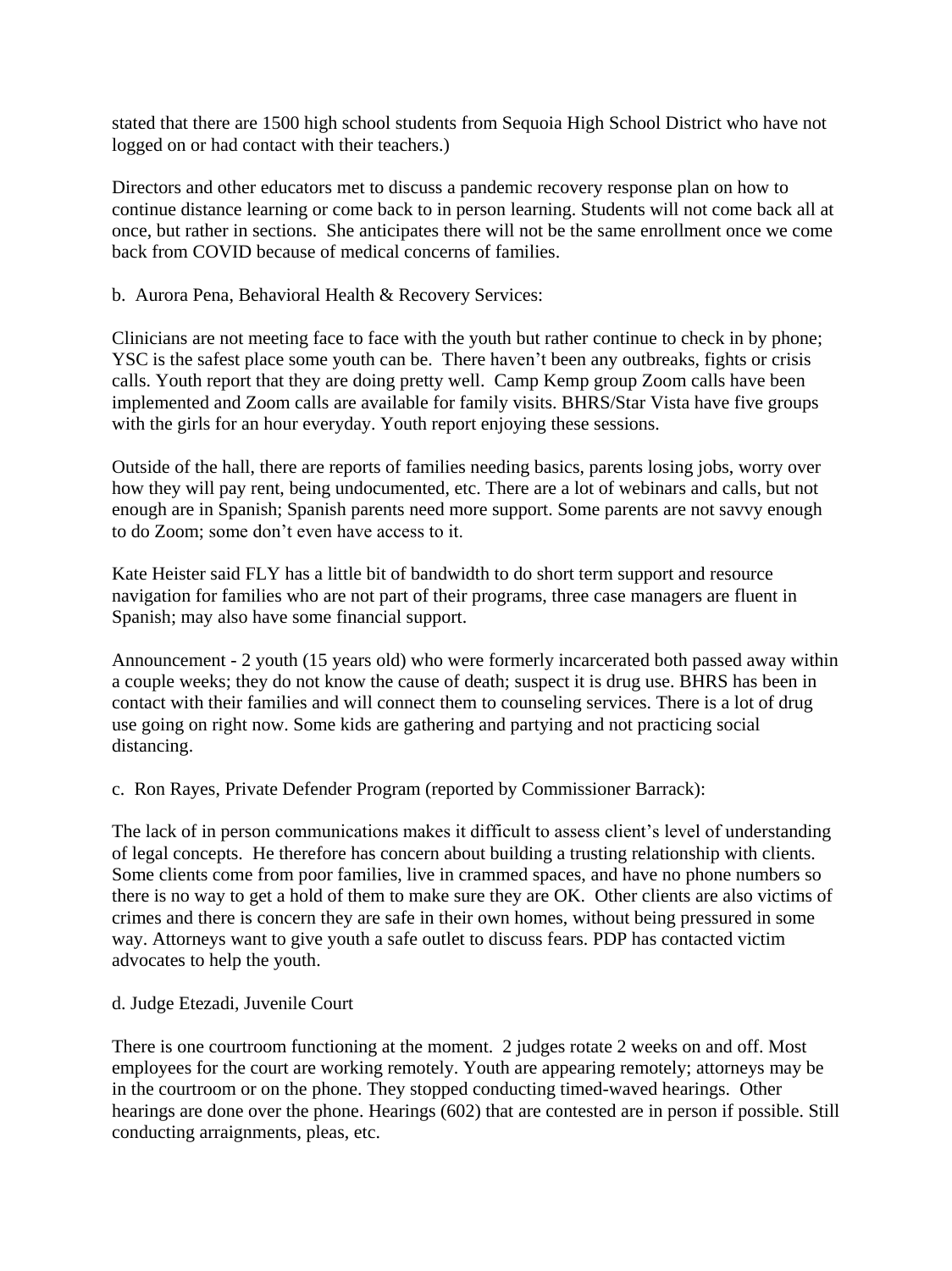e. Probation (reported by Commissioner Barrack):

In YSC, phone calls have increased and videoconferences have been implemented instead of in person visits. Zoom is working well for family visits and court conferences. A crisis line is available if necessary. In addition, if needed, there is a no-contact visiting room with plexiglass protection. For out of custody youth, they are using teleconferencing to stay in regular contact. There is some concern about youth and their families due to lack of normal routines, lack of employment, or pressure of telecommuting with youth at home. Probation is modifying their Star Vista contract, so if PO's sense a family issue related to COVID they can refer them to counseling even if family members are not part of the court order.

# **IV. Strategic Plan**

Commissioner Labouisse made a motion to approve the Mission and Aspirations document as distributed. **Approved unanimously.**

New Project Proposals:

- 1. Hold Commission meetings in community locations
- 2. Communicate regularly with elected officials
- 3. Recruit youth commissioners
- 4. Describe substance abuse, mental health and transitional programs
- 5. Identify additional transitional, mental health and substance abuse services that are needed
- 6. Serve on the Board of Supervisors task force investigating alternatives to incarceration
- 7. Describe current after school programs for elementary-age children in at-risk neighborhoods
- 8. Identify additional afterschool programs that are needed
- 9. Develop a marketing and communications strategy

The need to reevaluate projects because of COVID-19 was discussed. Commissioner Thadaney recommended an additional project to address the digital divide in our communities. The pandemic has made the digital divide and inequity very clear.

Another new project was proposed by Commissioner Swope to address truancy because not all Student Absence Review Boards are effective. We can be critical advocates to get schools to address truancy. She suggests convening various stakeholders to come up with a recommendation.

Commissioner Labouisse will send an email with a form that has three sections: 1) a list of projects. Please vote for your 3 highest priorities. 2) Please rate the top 3 projects you would like to work on (do not have to be the three that you voted on the first section. 3) Indicate how many projects you want to work on at once? There will be 2 people per project. It is expected that every commissioner will work on at least one project but no more than 2. Results will be tabulated and e-mailed to commissioners this week.